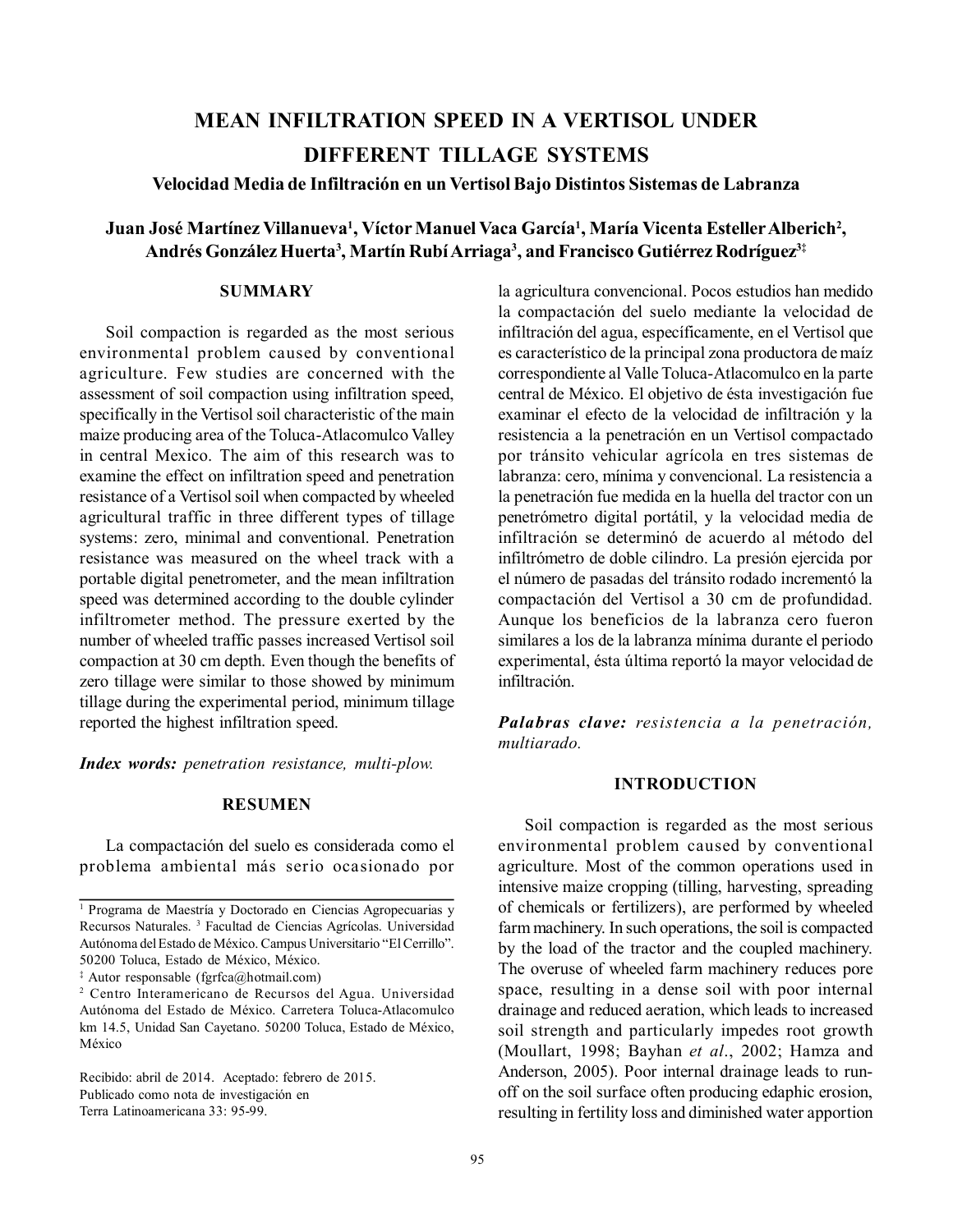to the soil (Sarukhán and Maass, 1990; Osuna and Padilla, 1998).

Infiltration speed is considered a key indicator of soil quality (Weixelman et al., 1996; Arshad and Martin, 2002). It is explained as the process that defines the entrance and movement, vertically in general, of water through the soil profile in a unit of time (Tamhane *et al*., 1978; Porta *et al.*, 1994; Cerdá, 1996). Infiltration speed is affected by the characteristics of the edaphic profile, such as texture, structure, organic and inorganic materials quantity, as well as size and total volume of pore space (Tamhane *et al*., 1978; Gurovich, 1985). Buol *et al*. (1991) and Porta *et al*. (1994) recognize some subdivisions in the process of infiltration in the soil. They characterize the concept of instantaneous infiltration speed as the volume of water that infiltrates through a unitary horizontal soil profile in an infinitely small period of time.Also, these authors identify the basic infiltration speed as the constant rate registered in a soil after a testing period comprehending assays with duration of 3-4 hours.

Most research in soil compaction is concerned with its effect on crop yield and operating costs. In a hydrological context, many studies have dealt with the effect of soil compaction on soil hydrological properties (van Dijck and van Asch, 2002). However, few studies are concerned with the assessment of soil compaction using infiltration speed, specifically in the Vertisol soil characteristic of the maize producing area of the Toluca-Atlacomulco Valley in central Mexico. The aim of this research was to examine the effect on infiltration speed and penetration resistance of a Vertisol soil when compacted by wheeled agricultural traffic in three different types of tillage systems.

# **MATERIALS AND METHODS**

This study was conducted on a 0.25 ha area of the experimental field of the Facultad de Ciencias Agrícolas de la Universidad Autónoma del Estado de México, in Toluca, State of Mexico, Mexico (19° 24' 43'' N, 99° 41' 40'' W, 2609 m.a.s.l.). The soil was classified according to the USDA Soil Taxonomy System, as a Vertisol, suborder Uderts, great group Pelluderts and subgroup Entic Pelluderts. The experimental area was used for wheat, oat and maize rotation under conventional tillage for more than 10 years. The different tillage systems were established on site during 2008 and 2009

to study the effects of tillage and other production techniques on maize cultivars and soil and water quality.

The study included the following tillage systems and traffic applications:

1) Conventional tillage (CT); multiple passes with a disc plow (model 635, two-wheel drive tractor, John Deere 5715), harrowing, sowing and fertilization combined. 2) Minimum tillage (MT); five passes, one with a multiplow (model M-250, using a four-wheel drive tractor, John Deere 6603), three passes of harrowing and one of sowing and fertilization combined (two-line sowing implement, Sembradora del Bajío).

3) Zero tillage (ZT); one pass comprising sowing and fertilization (two-wheel drive tractor, John Deere 5715).

Some specifications of the tractors used for the agricultural operations are provided in Table 1. The experimental design consisted of a randomized complete block arrangement with three replications of the tillage systems, resulting in nine plots of  $12.8 \times 10$  m including 16 rows with 0.8 m of inter-row distance; plots were separated from one another by an 8 m wide traffic maneuvering area. For all systems, soil samples were obtained from the topsoil (0-150 mm) and subsoil (150- 300 mm) horizons before tillage operations to evaluate moisture (*M*, gravimetric %), bulk density (*BD*, g cm-3) and total organic matter content (*TOM*, %). The *M* and *BD* were determined using the methods proposed by Landeros and Serrato (2001); the *TOM* was estimated using the AS-07 test (NOM-021-SEMARNAT-2000, 2002).

**Table 1. Technical specifications of the John Deere ® tractors used in the experiment.**

|                                         | Model 5715 | Model 6603 |
|-----------------------------------------|------------|------------|
| Power (kW)                              | 66.4       | 89         |
| Maximum motor rotations<br>$(min^{-1})$ | 2600       | 2400       |
| Total weight (Mg)                       | 2.6        | 4.16       |
| Wheelbase (mm)                          | 2180       | 2636       |
| Track width front/rear (mm)             | 1310/1490  | 1310/1490  |
| Dimension of front tire                 | 13.6-24    | 13.6-24    |
| Dimension of rear tire                  | 15.5-38    | 18.4-34    |
| Air pressure of front tire<br>(kPa)     | 110        | 110        |
| Air pressure of rear tire<br>(kPa)      | 120        | 140        |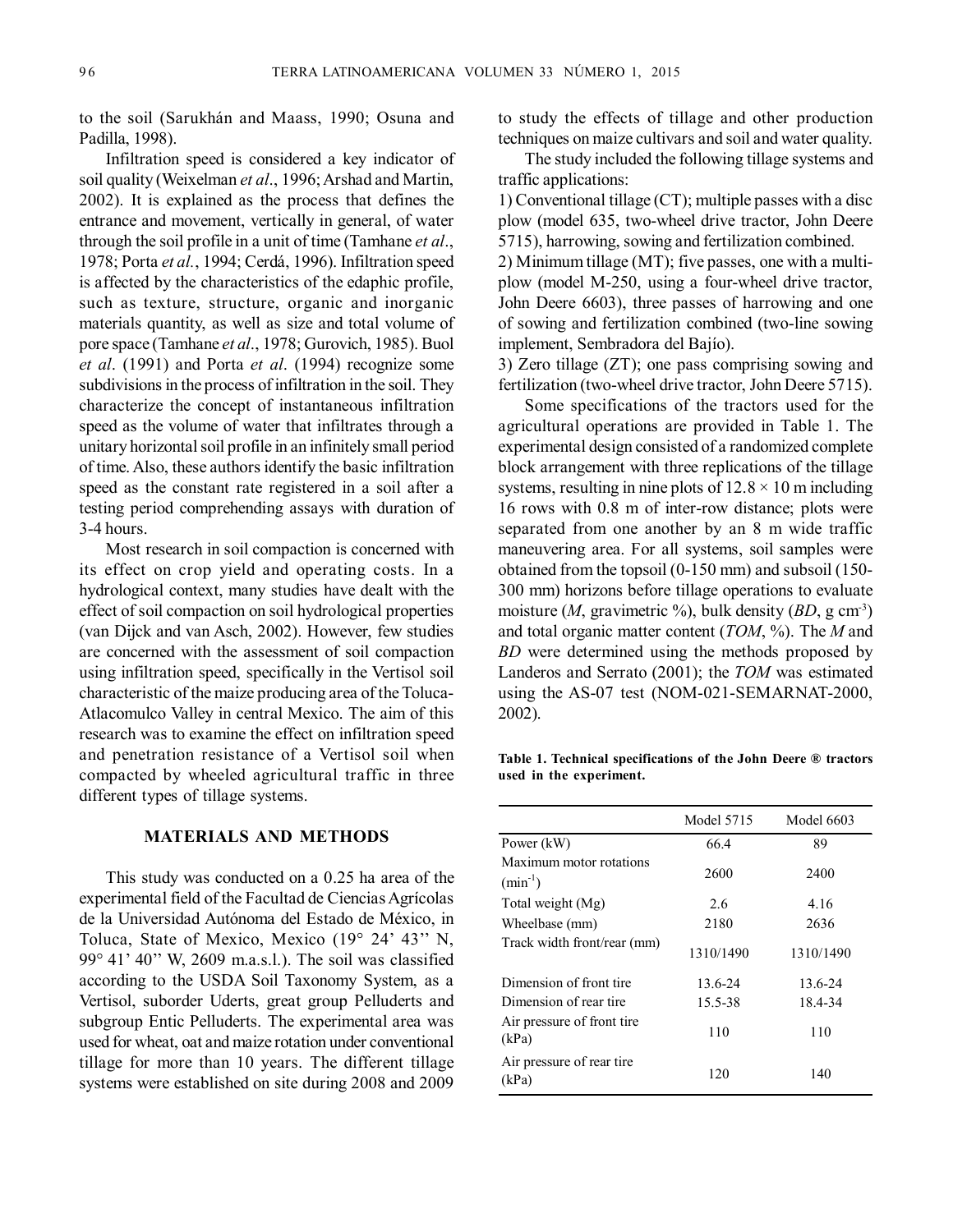Two types of measurements were used to assess soil compaction in the tillage systems after all traffic operations were completed: penetration resistance (*Pr*) and mean infiltration speed (*MIS*). *M* levels in the topsoil and subsoil for all tillage systems at this stage ranged between 56-58%. The *Pr* was measured, with three repetitions for each plot, on the wheel track with a portable digital penetrometer (Field Scout SC-900, Spectrum Technologies, USA) with a cone angle of 60°, in a depth range of 0-30 cm. The penetration tests were hand-driven with velocities varying between 2 and 3 cm s-1 . The *MIS* was determined according to the double cylinder infiltrometer method proposed byAnaya (1977) and considering the modified formula of Porta *et al*. (1994):

$$
MIS = \frac{V}{A \times t}
$$

where:  $V$  is water volume (mL),  $A$  the inner cylinder area (cm<sup>2</sup>) and  $t$  infiltration time (min).

The obtained data were statistically analyzed by an analysis of variance (ANOVA) using SAS software (Statistical Analysis System, USA). All of the parameters were analyzed with a minimum of three repetitions and tested for significance ( $P \le 0.05$ ) between the systems. When significant differences were found, the Tukey test was used to determine the difference among the means.

# **RESULTS AND DISCUSSION**

#### **Soil Properties of Experimental Site**

The *BD* values before the tillage operations were similar in all of the tillage systems and at both depth levels(Table 2). The values obtained for *BD* were slightly higher than those reported by Casado and Valencia (2004) for a representative soil horizon of the experimental field and were indicative of similar soil compaction levels throughout the entire experimental area as a result of continued conventional tillage. Similar topsoil contents of the *TOM* were also found for all the systems. At the subsoil level, CT reported the highest *TOM* value compared with MT and ZT, with an average content increment of 25% respective to those systems (Table 2). Similar topsoil contents of *TOM* in the three tillage systems showed that since the establishment of **Table 2. Soil properties for minimum tillage (MT), zero tillage (ZT) and conventional tillage (CT) plots of the experimental area<sup>1</sup> .**

| Depth          | Tillage<br>system | Bulk density      | Total<br>organic<br>matter | Moisture                      |
|----------------|-------------------|-------------------|----------------------------|-------------------------------|
|                |                   | $g \cdot cm^{-3}$ |                            | $- - - - \frac{9}{6} - - - -$ |
| Topsoil        | МT                | 1.31a             | 7.18a                      | 13.68a                        |
| $(0-150$ mm)   | ΖT                | 1.27a             | 7.11a                      | 12.02a                        |
|                | <b>CT</b>         | 1.33a             | 7.17a                      | 10.49 <sub>b</sub>            |
| Subsoil        | MТ                | 1.33a             | 6.57b                      | 15.11a                        |
| $(150-300$ mm) | ΖT                | 1.32a             | 6.16b                      | 13.48b                        |
|                |                   | 1.28a             | 7.95c                      | 20.50c                        |

<sup>1</sup> Each value is the average of at least three observations; the means within the columns followed by different letters are significantly different ( $P \le 0.05$ ) by the Tukey's test. The mean comparison between horizons was made in an independent manner.

MT and ZT in the experimental area (two years), the use of the multi-plow in the MT system did not efficiently incorporate the maize stover of the 2009 and 2010 crop cycles at different depth levels, and that for the ZT plots, the stover remained on the surface as mulch. The *TOM* was found to be higher in the CT subsoil than in the subsoil of the other systems due to the incorporation of organic matter from the previous crop cycle by the primary tillage operation of the disc plow. The *M* at the topsoil level was found to be lower in CT than in the other systems (23% lower on average); however, CT also reported the highest value in the subsoil(44% higher on average). The highest *M* value of CT in the subsoil horizon could be explained by the *TOM* content retaining soil water (Hamza and Anderson, 2005).

#### **Penetration Resistance**

Agricultural wheeled traffic did not increase *Pr* in the topsoil (Figure 1). This is not consistent with the results obtained by Botta *et al*. (2008), who showed that the pressure exerted by tractor passes results in a greater increase of topsoil cone index values (as a measure of soil strength) compared to the subsoil levels. The higher *Pr* values reported for MT at 15 cm depth may be explained by the use of multi-plow equipment producing less fragmentation of the surface soil than the disc plow. Average *Pr* in the depth between 5 and 15 cm for ZT was higher than that of the other treatments, but peak values were obtained for CT at 30 cm depth. This confirms the report of Benito *et al.* (1999), who found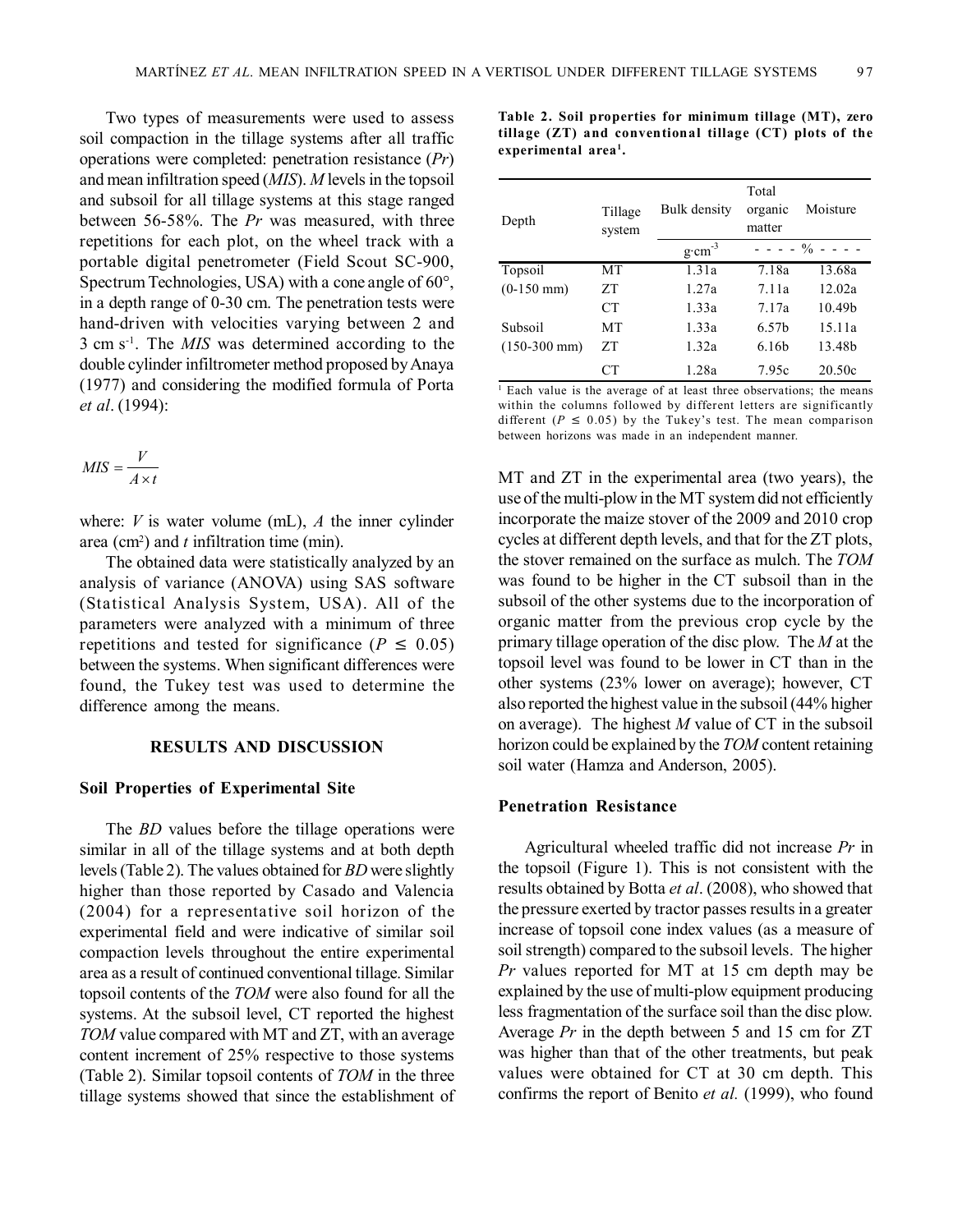

**Figure 1. Penetration resistance curves for minimum tillage (MT), conventional tillage (CT) and zero tillage after tractor operations to 58% of soil moisture.**

that soil compaction was less with traditional tillage but compaction in the subsoil was greater than with the notillage treatment.

# **Mean Infiltration Speed**

Higher basic infiltration rates for MT (Figure 2) can be attributed to the use of multi-plow equipment producing more fragmentation at higher depths. ZT and CT basic infiltration speed values are lower than those for Vertisol soils  $(5.38 \text{ cm h}^{-1})$  with 1.2 g cm<sup>-3</sup> of *BD* under conventional and zero tillage. The highest *MIS* value of MT (Figure 3) could be explained by the higher water infiltration rates in a relatively strong soil structure caused by the multi-plow equipment activity, which confirms the results reported by Hamza and Anderson



**Figure 2. Infiltration speed curves for minimum tillage (MT), conventional tillage (CT) and zero tillage after tractor operations to 58% of soil moisture.**



**Figure 3. Mean infiltration speed (MIS) for minimum tillage (MT), conventional tillage (CT) and zero tillage plots after tractor operations to 58% of soil moisture.** Each value is the average of three observations; different letters are significantly different ( $P \le 0.05$ ) by the Tukey's test.

(2002; 2003), where the water infiltrates uncompacted soils much faster than massive, structure-less soils.

#### **CONCLUSIONS**

With the experimental conditions proposed in this study, the following is concluded:

- The pressure exerted by the number of wheeled traffic passes caused an increase in soil compaction at the subsoil level in a Vertisol soil, according to the *Pr* test. - The principal benefit of multi-plow use in reducing soil compaction during this time period (two years) can be appreciated by greater water infiltration, as *MIS* test suggests.

- In most cases, the benefits of zero tillage were similar to those of minimum tillage during the experimental period.

### **AKNOWLEDGMENTS**

This research was funded by grant 2959/2010SF and 3091/2012U from the UniversidadAutónoma del Estado de México (UAEM) and by a grant from the Consejo Nacional deCiencia yTecnología (CONACyT), Mexico.

#### **REFERENCES**

Anaya G., M. 1977. Manejo de cultivos y suelos en las zonas áridas y semiáridas de México. Reunión-Taller sobre Conservación de Suelos y Manejo de las Tierras. FAO/SIDA. Lima, Perú.